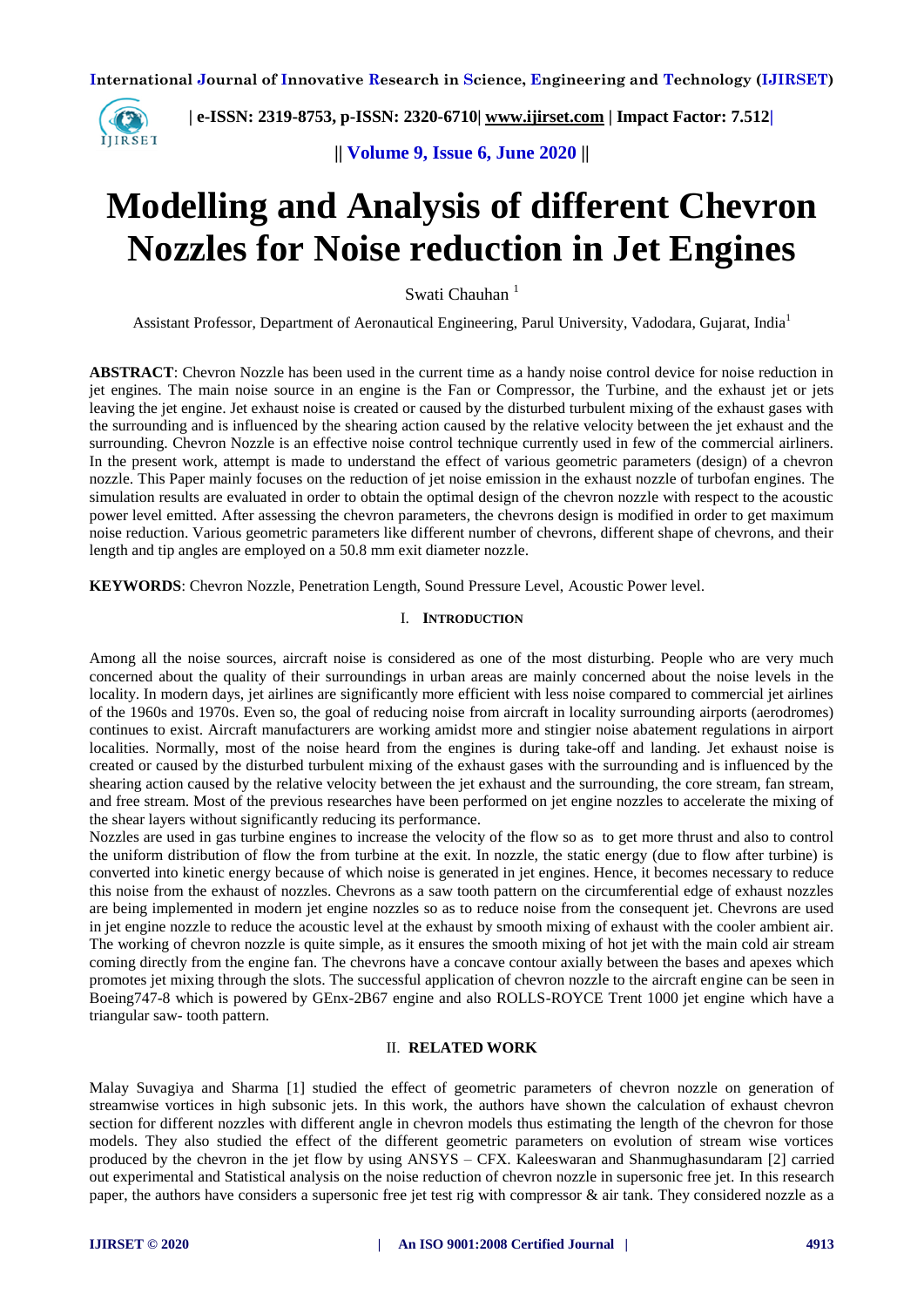

# **| e-ISSN: 2319-8753, p-ISSN: 2320-6710| [www.ijirset.com](http://www.ijirset.com/) | Impact Factor: 7.512|**

# **|| Volume 9, Issue 6, June 2020 ||**

CD nozzle to produce supersonic flow. In the design they considered 3 models one without chevrons, the second one with 10 numbers of chevrons and the third one with 14 numbers of chevrons. They incorporated a sound level meter at the nozzle exit to measure the sound levels for various pressure conditions. A graph of NPR to NOC for various condition of noise (dB) was statistically analysed with three methods using Taguchi method, ANOVA method and multiple linear regression model. Results show that Taguchi method shows better S/N ratio for measuring the sound response of s/n ratio with respect to NPR and NOC. ANOVA technique is also employed to find statically significant parameters of noise levels. Daniel Crunteanu and Petre-Claudiu [3], performed acoustic characteristic studied on flow over different shapes of nozzle chevrons in which they analyzed four different shapes of chevrons to find the acoustic characteristics. The results show the optimum design of chevron with the most efficient shape and noise reduction. Vance Dippold [4]*,* conducted a CFD Analysis and Jet-Noise Predictions of Chevron Nozzles with Vortex Stabilization method. In this study, the wind computational fluid dynamics code was used to perform a series of analyses on a singleflow plug nozzle with chevrons. Air was injected from tubes tangent to the nozzle outer surface at three different points along the chevron at the nozzle exit, near the chevron notch, at the chevron mid-point and near the chevron tip. Three injection pressures were used for each injection tube location, namely 10, 30, and 50 psig with injection mass flow rates of 0.1, 0.2, and 0.3 percent of the nozzle mass flow. R. Kanmaniraja et.al [5], performed 3D numerical studies on Jets acoustic characteristics of Chevron nozzles for aerospace applications where they analyzed four types of chevron nozzle and one simple nozzle. The numerical studies were carried out using a validated steady 3D density based implicit, standard, k-epsilon turbulence model using standard wall functions. This model uses a control-volume based technique to convert the governing equations to algebraic equations.

Numerical Analysis of Chevron nozzle with various configurations for noise reduction was conducted by Nevis Jenifer and Selva Preethi [6]. Here, the authors performed simulation on five different nozzle models - plain and chevron nozzles. The velocity magnitude and acoustic power level of all five types of nozzle was estimated. Usha Bharathi et.al [7] studied the effect of Chevron on Transonic Nozzle using different penetration length by keeping the diameter of exhaust & number of chevrons fixed. It is seen that the transonic nozzle with the chevron reduces the noise in the nozzle and it can be observed that by the implementation of chevron in the transonic nozzle the efficiency of the engine is also not compromised. The practical applications of chevron nozzles on full-scale engines were also investigated in this research.

## III. **METHODOLOGY**

In this section, the dimensional parameters like length of nozzle, inlet and exhaust diameter of nozzle, number of chevron, length of chevron for design of baseline and chevron nozzle (Any chevron nozzle) are recorded. Simple triangular chevrons are used for the present parametric study. Geometry of a chevron nozzle is defined by parameters such as number of chevrons (N), length of chevron (L), tip angle  $(\beta)$  and penetration angle ( $\alpha$ ). Figure 1 represents the simple schematic of the chevron geometry with its shape defining parameters.

| $\mathbf{r}$ | л. | ັບ 1 |                                   |
|--------------|----|------|-----------------------------------|
|              |    |      | Where                             |
|              |    |      | $b = base of the chevron$         |
| D            |    |      | $h = height of the Chevron$       |
| b            |    |      | $D =$ exit diameter of the nozzle |
|              |    |      | $N =$ Number of Chevrons          |
|              |    |      | $\alpha$ = Penetration angle      |
|              |    |      | $L =$ Length of the nozzle        |
|              |    |      |                                   |

Fig.1 Schematic of Chevron Geometry

Base of the individual chevron (b) can be calculated as,

$$
b = \frac{\pi D}{N}
$$

(1)

Relation between tip angle, base and length of chevron can be represented as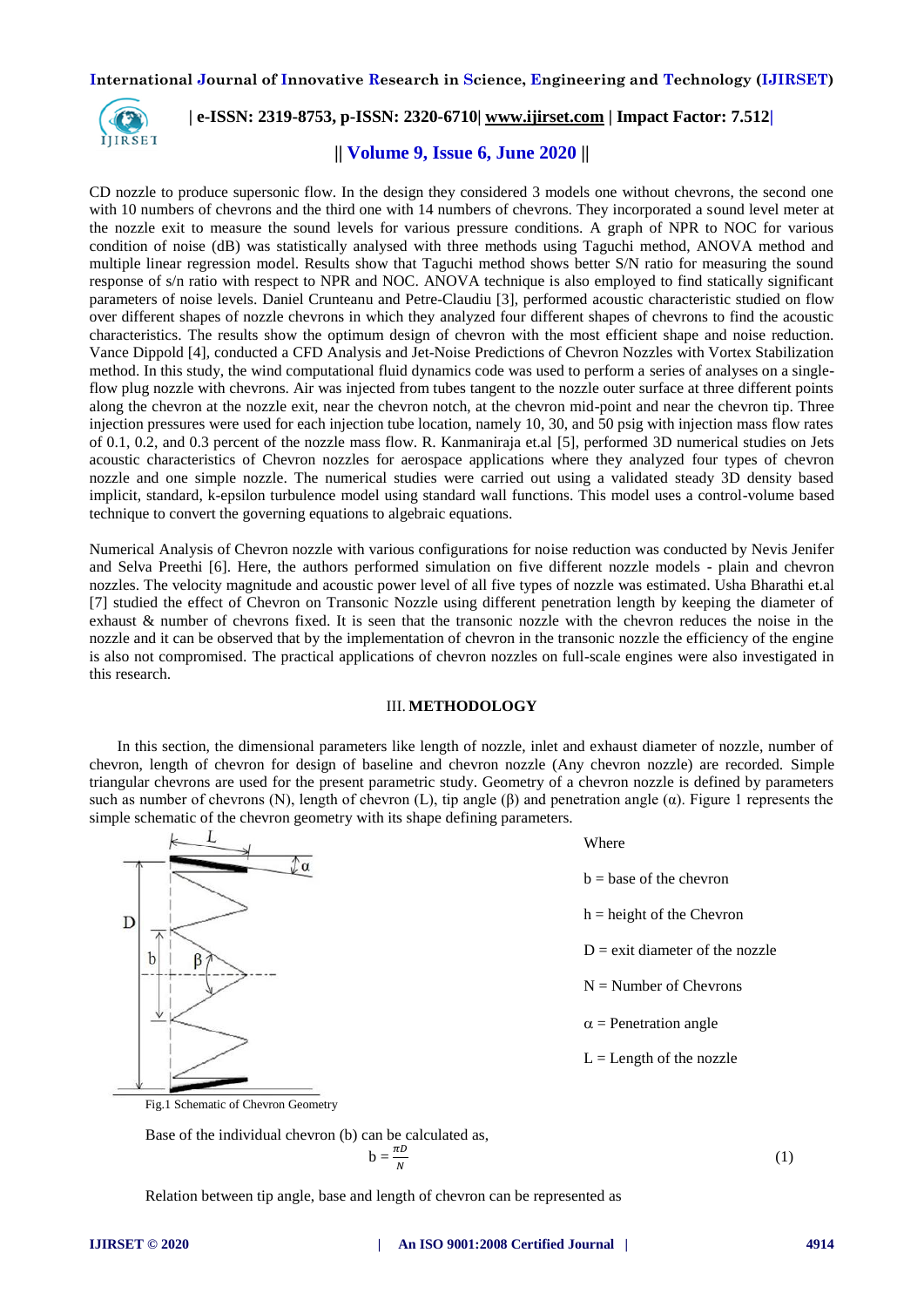

 **| e-ISSN: 2319-8753, p-ISSN: 2320-6710| [www.ijirset.com](http://www.ijirset.com/) | Impact Factor: 7.512|**

# **|| Volume 9, Issue 6, June 2020 ||**

$$
\tan\left(\frac{\beta}{2}\right) = \frac{b}{2L} \tag{2}
$$

By combining and rearranging these equations, it gives

$$
\left(\frac{L}{D}\right) \times \tan\left(\frac{\beta}{2}\right) \times N = \frac{\pi}{2}
$$
\n(3)

Length of the nozzle which is dependent on the exhaust diameter of the nozzle is given as,

$$
L' = 4.25 \times D \tag{4}
$$

Height of the chevron

 $h=\frac{b}{a}$  $\overline{\mathbf{c}}$ (5)

From these formulas it is seen that the length of the chevron depends on the number of chevron and tip angle. This relation suggests that the basic parameters defining the geometry of chevron are interdependent and hence changing any individual parameter without changing the other is not possible. Hence, chevron configurations are chosen very carefully such that the effect of individual parameter can be deduced from that.

For the designing the chevron nozzle, the exhaust diameter of nozzle is considered to be 50.8 mm, tip angle (β) as 60˚, penetration angle (α) as 5˚ and number of chevron (N) as 8 so that the chosen configuration will be N8β60. Using the above relations, the base of the nozzle is estimated to be 19.54 mm and the length of chevron as 17.26 mm, while the length of the nozzle is 152.5 mm. The dimensions of the nozzle and its parameters are shown in Fig. 2.



Fig. 2 Dimensions of the nozzle parameters used in the present study

#### IV.**EXPERIMENTAL RESULTS**

#### *Nozzle Design (model):*

This section shows the design of various chevron nozzles used in the present analysis along with base line nozzle. Figure 3 & 4 below shows the same.



Fig. 3 (a) Design of BSL, (b) Design of Pallet and (c) Design of Inverse Pallet chevron nozzle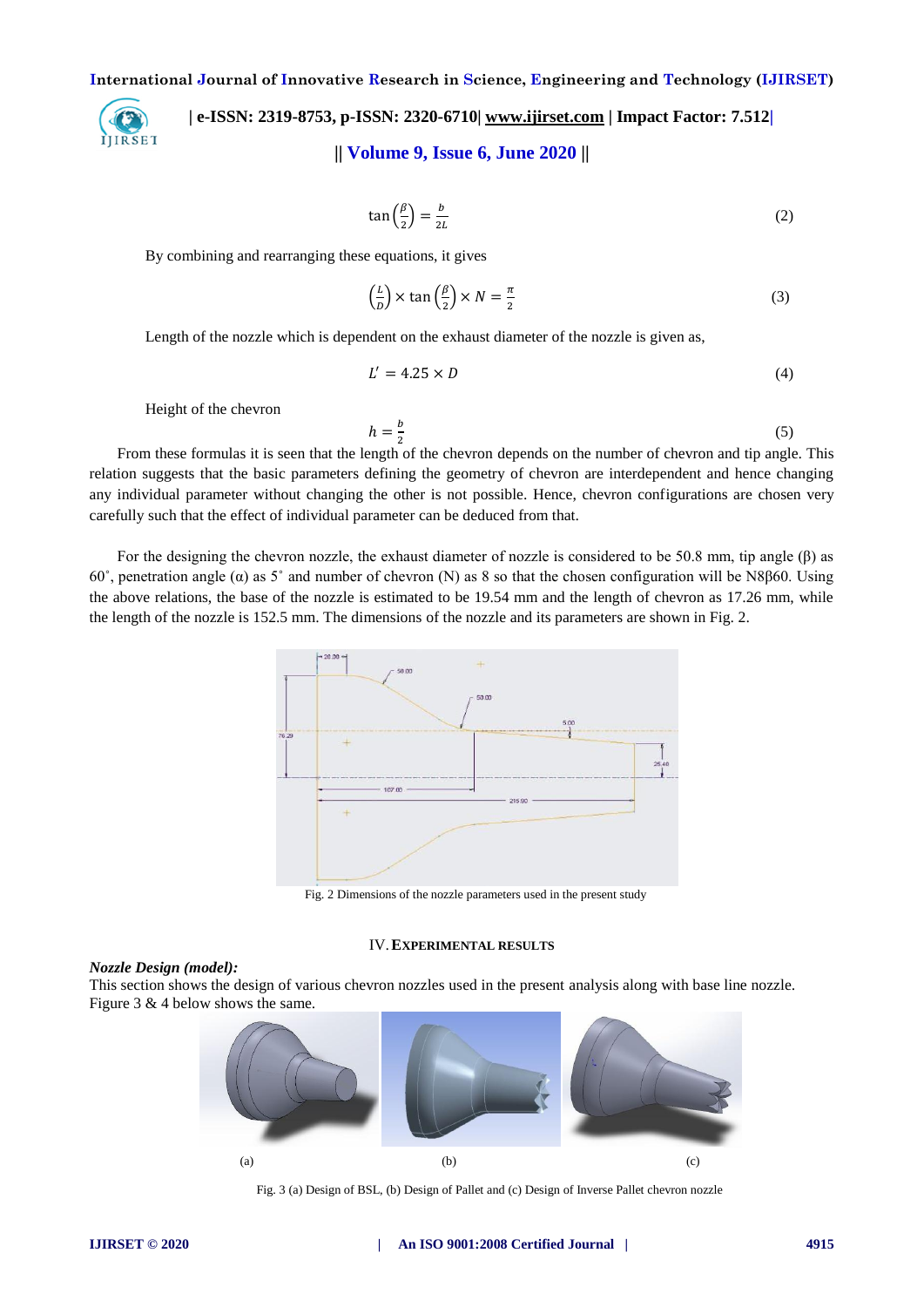

 **| e-ISSN: 2319-8753, p-ISSN: 2320-6710| [www.ijirset.com](http://www.ijirset.com/) | Impact Factor: 7.512|**

**|| Volume 9, Issue 6, June 2020 ||** 



Fig. 4 (a) Design of  $6<sup>th</sup>$  number of chevrons nozzle, (b) Design of  $8<sup>th</sup>$  number of chevrons nozzle, (c) Design of  $10<sup>th</sup>$  number of chevrons nozzle

#### *Acoustic Power Level contours*

Acoustics power level describes the amount of noise generated as shown in figures 5 & 6 below. The acoustics power level is higher at the end of nozzle because of hot and cold air mixture and strength of vortices.



Fig.5 (a) Acoustic power level of BSL, (b) Acoustic power level of Pallet and (c) Acoustic power level of Inverse Pallet nozzles



Fig.6 (a) Acoustic Power Level of  $6<sup>th</sup>$  Number of chevrons, (b) Acoustic Power Level of  $8<sup>th</sup>$  Number of chevrons and (c) Acoustic Power Level of 10<sup>th</sup> Number of chevrons

### *Mach number contours*

In fluid dynamics, the Mach number is a dimensionless parameter which represents the ratio of flow velocities past a boundary to the local speed of sound. It denoted by M**.** Figure 7 & 8 shows the distribution of Mach number across the nozzle.



Fig.7 (a) Mach contour of BSL,(b) Mach contour of Pallet and (c) Mach contour of Inverse Pallet chevrons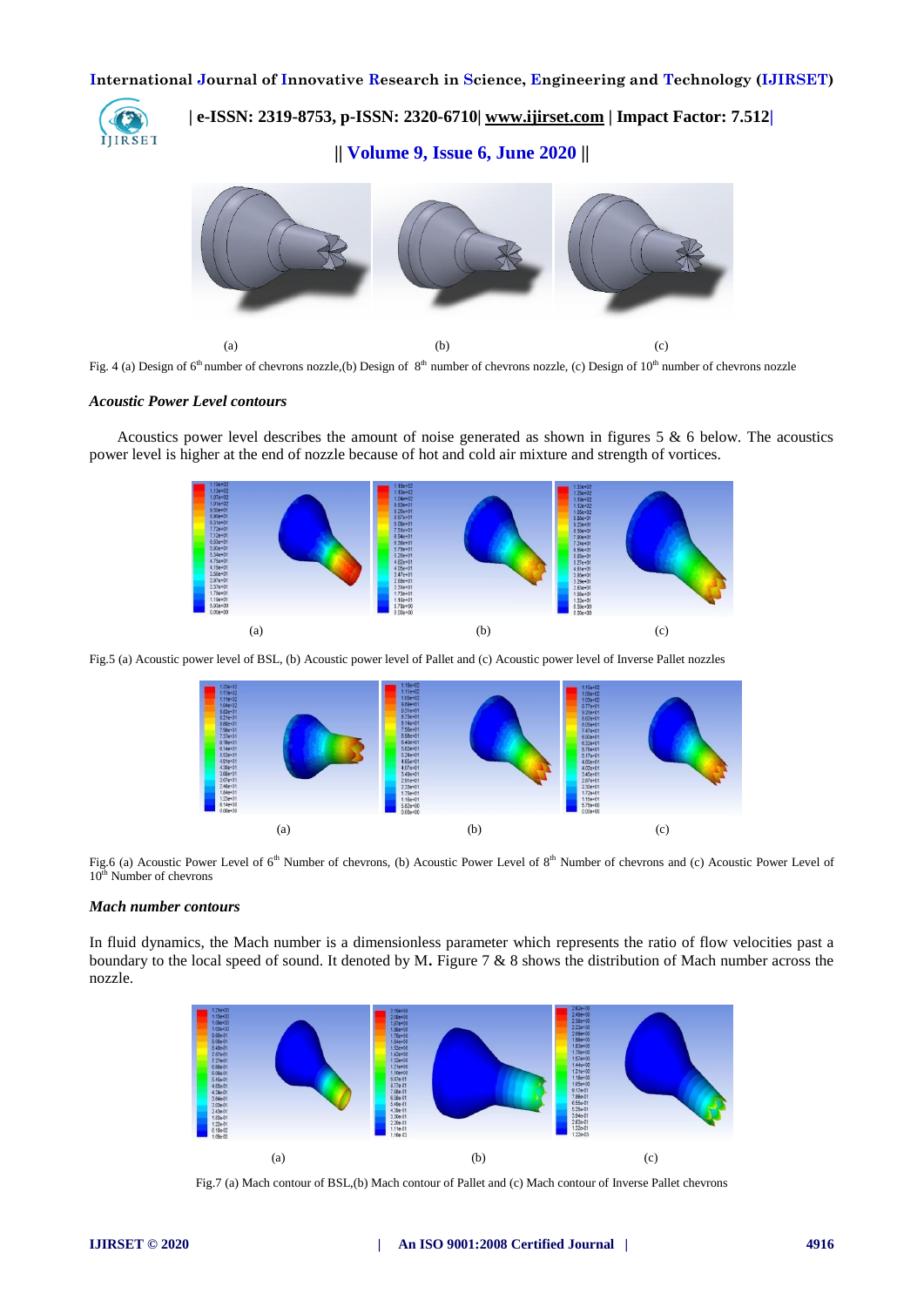IJIRSET

 **| e-ISSN: 2319-8753, p-ISSN: 2320-6710| [www.ijirset.com](http://www.ijirset.com/) | Impact Factor: 7.512|**

**|| Volume 9, Issue 6, June 2020 ||** 



Fig.8 (a) Mach contour of  $6<sup>th</sup> 10$  Number of chevrons, (b) Mach contour of  $8<sup>th</sup> 10$  Number of chevrons and (c) Mach contour of 10 Number of chevrons

Similarly, the total pressure and total temperature profile of the nozzles analyzed are shown figures from 9 to 12 below.

# *Total Pressure contours*



Fig.9 (a) Total Pressure of BSL, (b) Total Pressure of Pallet and (c) Total Pressure of Inverse Pallet chevrons



Fig.10 (a) Total Pressure of 6<sup>th</sup> Number of chevrons, (b) Total Pressure of 8<sup>th</sup> Number of chevrons and (c) Total Pressure of 10 Number of chevrons

## *Total Temperature contours*



Fig.11 (a) Total Temperature of BSL, (b) Total Temperature of Pallet and (c) Total Temperature of Inverse Pallet chevrons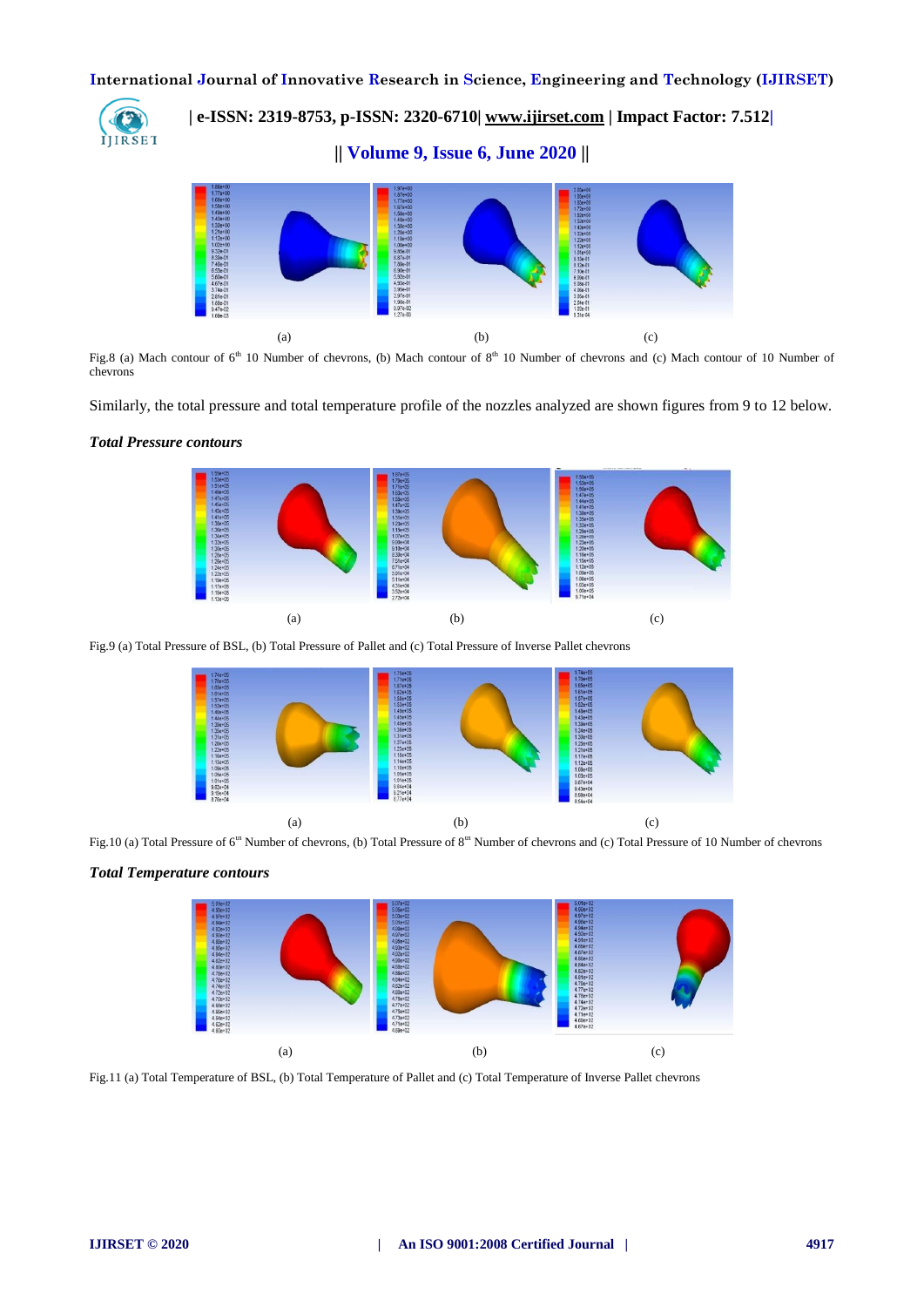IJIRSET

 **| e-ISSN: 2319-8753, p-ISSN: 2320-6710| [www.ijirset.com](http://www.ijirset.com/) | Impact Factor: 7.512|**

**|| Volume 9, Issue 6, June 2020 ||** 



Fig.12 (a) Total Temperature of 6" Number of chevrons, (b) Total Temperature of 8" Number of chevrons, (c) Total Temperature of 10<sup>th</sup> Number of chevrons

## **Acoustic Power Level graph**

This Graph below shows the comparison of Acoustic Power level of all Nozzles (BSL, Triangular chevron nozzle (NOC-6, 8, 10), Pallet and Inverse Pallet Nozzle.



Fig.13 Acoustic Power Level

#### V. **CONCLUSION**

The results of the analysis are summarized in the table below

| Sr.no.       | <b>Nozzle</b><br>type           | Number<br>οf | Acoustic<br>power | Mach<br>Number | <b>Nozzle</b><br>Pressure |
|--------------|---------------------------------|--------------|-------------------|----------------|---------------------------|
|              |                                 | Chevron      |                   |                | Ratio                     |
| $\mathbf{1}$ | Base line<br>nozzle             | 0            | 119               | 1.21           | 15.06                     |
| 2            | Triangular<br>Chevron<br>nozzle | 6            | 123               | 1.86           | 11.68                     |
| 3            | Triangular<br>Chevron<br>nozzle | 8            | 116               | 1.97           | 11.69                     |
| 4            | Triangular<br>Chevron<br>nozzle | 10           | 115               | 2.03           | 11.38                     |
| 5            | Pallet<br>Chevron<br>nozzle     | 8            | 116               | 2.19           | 12.94                     |
| 6            | Inverse<br>Chevron<br>nozzle    | 8            | 132               | 2.62           | 13.15                     |

Table.1 Summary of analysis